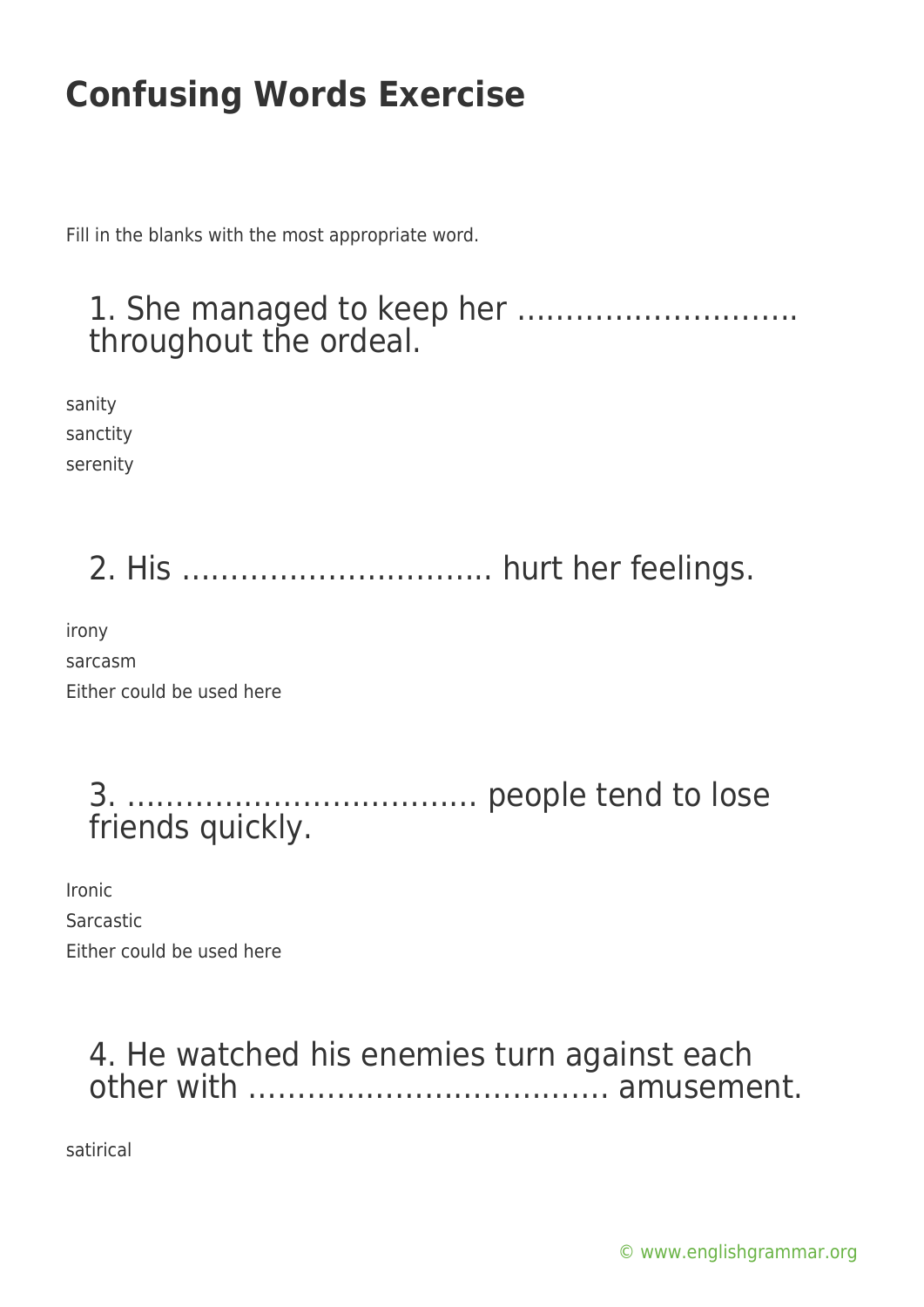sardonic

## 5. The poor man received a ………………………………. beating from the thugs.

savage sardonic savory

## 6. Voltaire's Candide is a famous

……………………………….

satire irony sarcasm

## 7. The hurricane caused ……………………………….. damage.

irrepressible irresistible irreparable

## 8. The partners' differences seem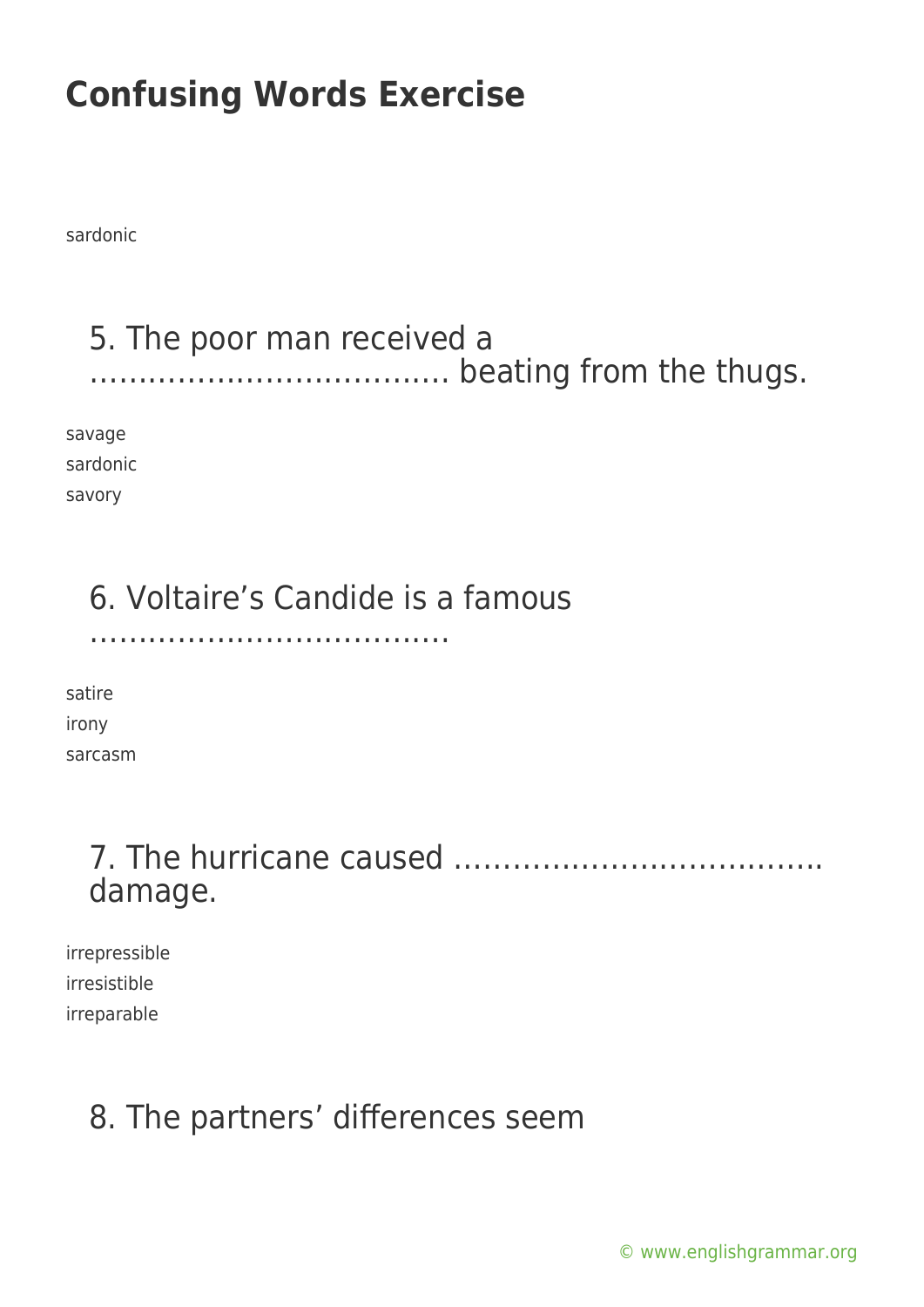………………………………………………

Irrefutable Irreconcilable

## 9. …………………………….. romantics are always falling in love.

Inveterate invertebrate invigorate

## 10. His ……………………………. sense of humor helped him through hard times.

invisible invincible invinsible

## 11. The door opens ………………………….

inward inwards Either could be used here

[© www.englishgrammar.org](https://www.englishgrammar.org/)